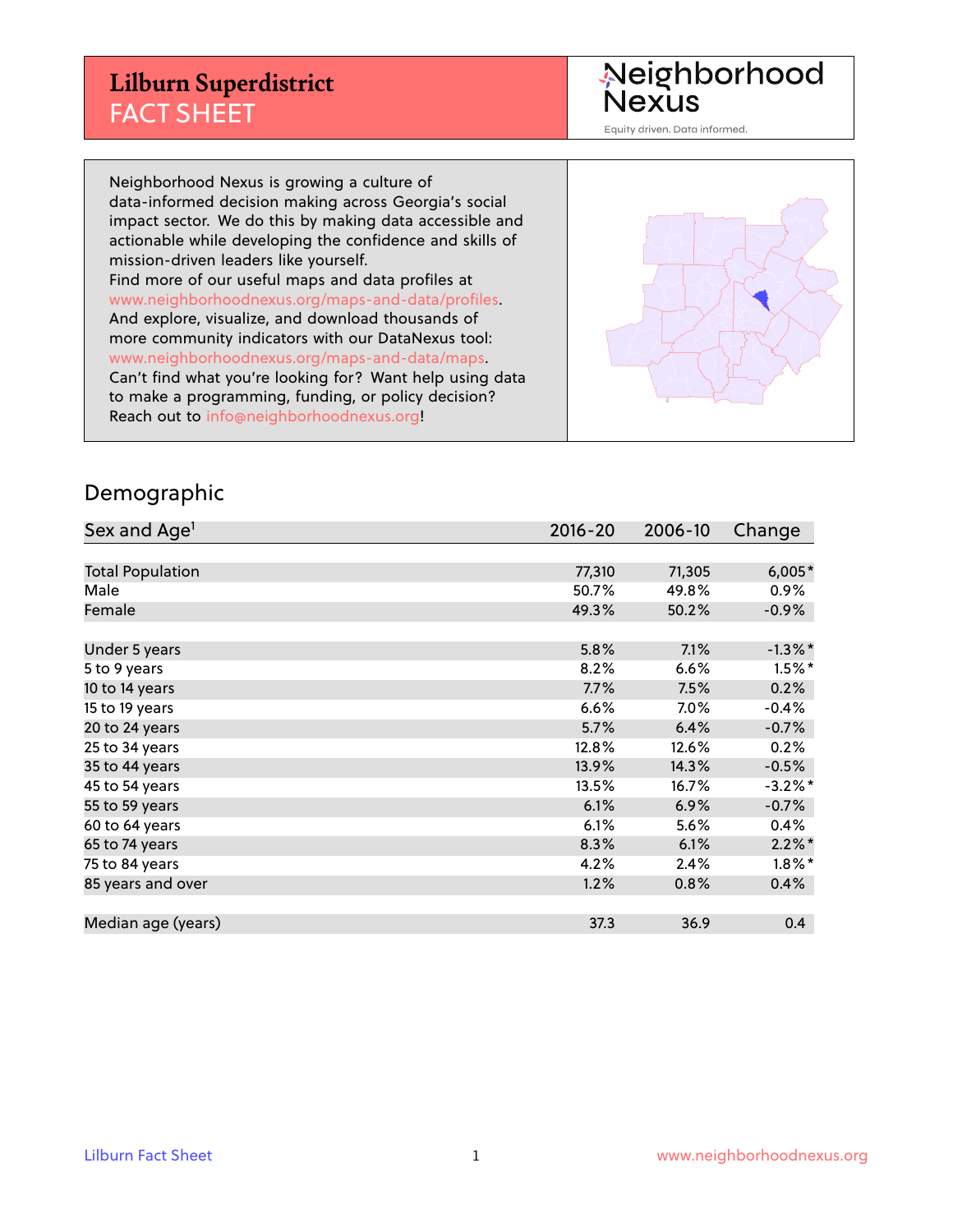# Demographic, continued...

| Race <sup>2</sup>                                            | $2016 - 20$ | 2006-10 | Change      |
|--------------------------------------------------------------|-------------|---------|-------------|
| <b>Total population</b>                                      | 77,310      | 71,305  | $6,005*$    |
| One race                                                     | 93.8%       | 98.3%   | $-4.6\%$ *  |
| White                                                        | 41.7%       | 56.7%   | $-14.9%$ *  |
| <b>Black or African American</b>                             | 23.1%       | 17.5%   | $5.6\%$ *   |
| American Indian and Alaska Native                            | 0.4%        | 0.3%    | 0.1%        |
| Asian                                                        | 17.6%       | 14.1%   | $3.5%$ *    |
| Native Hawaiian and Other Pacific Islander                   | 0.0%        | 0.0%    | 0.0%        |
| Some other race                                              | 10.9%       | 9.8%    | 1.1%        |
| Two or more races                                            | 6.2%        | 1.7%    | 4.6%*       |
| Race alone or in combination with other race(s) <sup>3</sup> | $2016 - 20$ | 2006-10 | Change      |
| <b>Total population</b>                                      | 77,310      | 71,305  | $6,005*$    |
| White                                                        | 47.6%       | 58.0%   | $-10.5%$ *  |
| <b>Black or African American</b>                             | 24.6%       | 18.0%   | $6.6\%$ *   |
| American Indian and Alaska Native                            | 1.6%        | 0.8%    | $0.9%$ *    |
| Asian                                                        | 18.2%       | 14.7%   | $3.5\%$ *   |
| Native Hawaiian and Other Pacific Islander                   | 0.1%        | 0.0%    | 0.1%        |
| Some other race                                              | 14.9%       | 10.1%   | 4.8%*       |
| Hispanic or Latino and Race <sup>4</sup>                     | 2016-20     | 2006-10 | Change      |
| Total population                                             | 77,310      | 71,305  | $6,005*$    |
| Hispanic or Latino (of any race)                             | 22.8%       | 18.0%   | 4.8%*       |
| Not Hispanic or Latino                                       | 77.2%       | 82.0%   | $-4.8\%$ *  |
| White alone                                                  | 34.7%       | 48.8%   | $-14.1\%$ * |
| <b>Black or African American alone</b>                       | 22.4%       | 17.3%   | $5.2\%$ *   |
| American Indian and Alaska Native alone                      | 0.1%        | 0.2%    | $-0.1%$     |
| Asian alone                                                  | 17.6%       | 14.1%   | $3.5\%$ *   |
| Native Hawaiian and Other Pacific Islander alone             | 0.0%        | 0.0%    | 0.0%        |
| Some other race alone                                        | 0.3%        | 0.4%    | $-0.0%$     |
| Two or more races                                            | 2.1%        | 1.3%    | $0.8\%$ *   |
| U.S. Citizenship Status <sup>5</sup>                         | 2016-20     | 2006-10 | Change      |
| Foreign-born population                                      | 22,368      | 18,620  | $3,748*$    |
| Naturalized U.S. citizen                                     | 41.3%       | 38.1%   | 3.2%        |
| Not a U.S. citizen                                           | 58.7%       | 61.9%   | $-3.2%$     |
|                                                              |             |         |             |
| Citizen, Voting Age Population <sup>6</sup>                  | $2016 - 20$ | 2006-10 | Change      |
| Citizen, 18 and over population                              | 45,171      | 42,905  | $2,266*$    |
| Male                                                         | 48.9%       | 49.5%   | $-0.6%$     |
| Female                                                       | 51.1%       | 50.5%   | 0.6%        |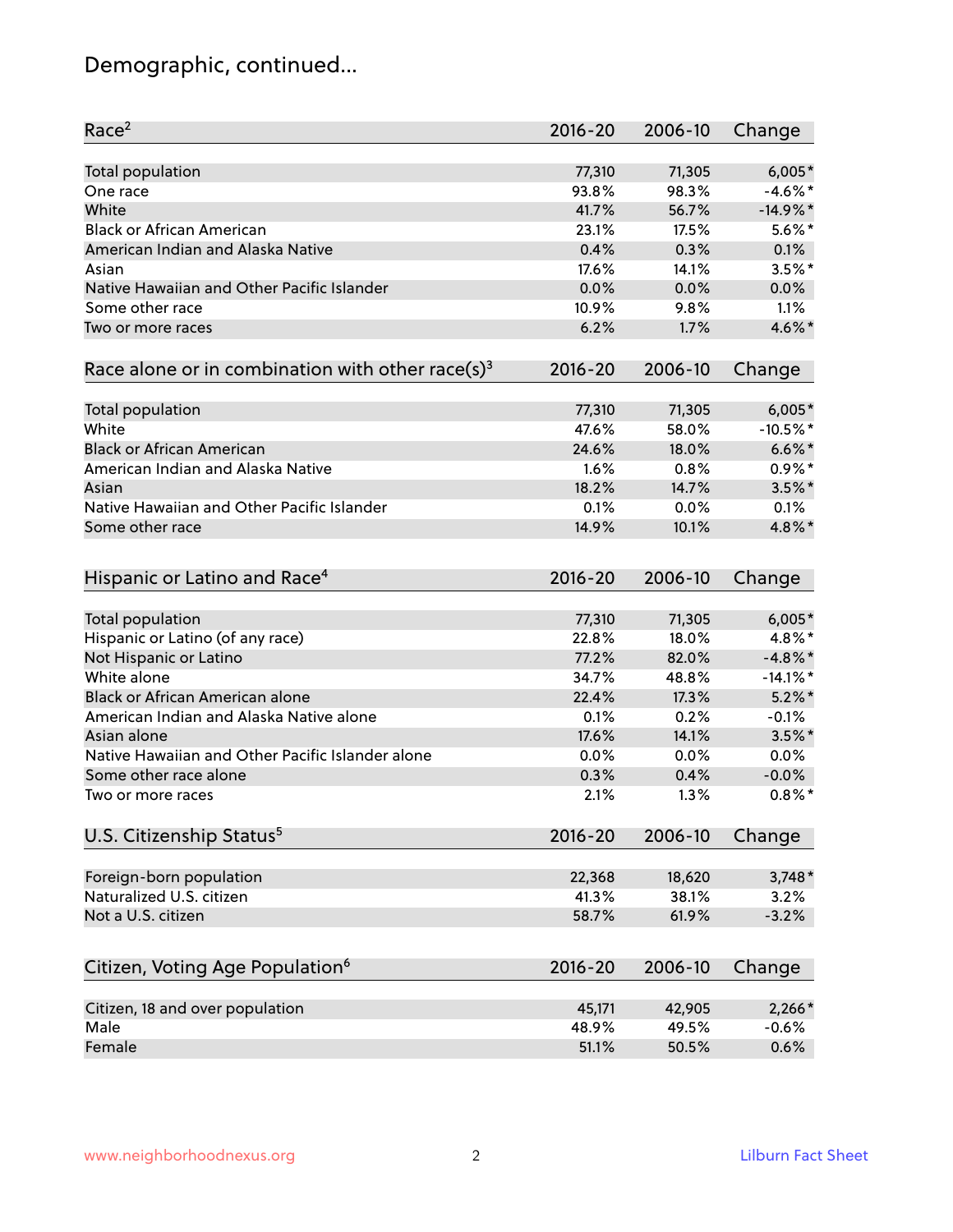#### Economic

| Income <sup>7</sup>                                 | $2016 - 20$ | 2006-10 | Change     |
|-----------------------------------------------------|-------------|---------|------------|
|                                                     |             |         |            |
| All households                                      | 25,224      | 24,335  | 889*       |
| Less than \$10,000                                  | 3.6%        | 4.3%    | $-0.8%$    |
| \$10,000 to \$14,999                                | 3.7%        | 3.6%    | 0.1%       |
| \$15,000 to \$24,999                                | 6.2%        | 8.2%    | $-2.0\%$ * |
| \$25,000 to \$34,999                                | 10.0%       | 9.6%    | 0.4%       |
| \$35,000 to \$49,999                                | 12.7%       | 13.8%   | $-1.1%$    |
| \$50,000 to \$74,999                                | 17.6%       | 19.3%   | $-1.7%$    |
| \$75,000 to \$99,999                                | 15.9%       | 15.1%   | 0.9%       |
| \$100,000 to \$149,999                              | 16.4%       | 15.7%   | 0.6%       |
| \$150,000 to \$199,999                              | 8.3%        | 6.8%    | 1.5%       |
| \$200,000 or more                                   | 5.6%        | 3.6%    | $2.0\%$ *  |
| Median household income (dollars)                   | 69,881      | 64,657  | $5,224*$   |
| Mean household income (dollars)                     | 87,937      | 77,716  | 10,221*    |
| With earnings                                       | 83.9%       | 88.0%   | $-4.1\%$ * |
| Mean earnings (dollars)                             | 86,330      | 76,644  | 9,686*     |
| <b>With Social Security</b>                         | 27.4%       | 19.3%   | $8.1\%$ *  |
| Mean Social Security income (dollars)               | 20,747      | 15,620  | $5,127*$   |
| With retirement income                              | 18.4%       | 14.6%   | $3.8\%$ *  |
| Mean retirement income (dollars)                    | 32,870      | 22,516  | 10,355*    |
| With Supplemental Security Income                   | 4.4%        | 2.3%    | $2.1\%$ *  |
| Mean Supplemental Security Income (dollars)         | 6,689       | 8,165   | $-1,476$   |
| With cash public assistance income                  | 2.2%        | $0.7\%$ | 1.5%       |
| Mean cash public assistance income (dollars)        | 3,671       | 3,819   | $-148$     |
| With Food Stamp/SNAP benefits in the past 12 months | 6.9%        | 5.1%    | $1.8\%$ *  |
|                                                     |             |         |            |
| Families                                            | 18,347      | 17,974  | 373        |
| Less than \$10,000                                  | 1.8%        | 3.8%    | $-2.0\%$ * |
| \$10,000 to \$14,999                                | 1.8%        | 2.2%    | $-0.4%$    |
| \$15,000 to \$24,999                                | 4.5%        | 7.2%    | $-2.8\%$ * |
| \$25,000 to \$34,999                                | 10.1%       | 7.3%    | $2.8\%$ *  |
| \$35,000 to \$49,999                                | 10.5%       | 13.0%   | $-2.5%$    |
| \$50,000 to \$74,999                                | 16.7%       | 18.8%   | $-2.1%$    |
| \$75,000 to \$99,999                                | 18.0%       | 15.7%   | 2.3%       |
| \$100,000 to \$149,999                              | 18.4%       | 19.0%   | $-0.6%$    |
| \$150,000 to \$199,999                              | 10.7%       | 8.5%    | $2.2\%$ *  |
| \$200,000 or more                                   | 7.5%        | 4.4%    | $3.1\%$ *  |
| Median family income (dollars)                      | 81,396      | 72,235  | $9,161*$   |
| Mean family income (dollars)                        | 100,546     | 85,975  | 14,572*    |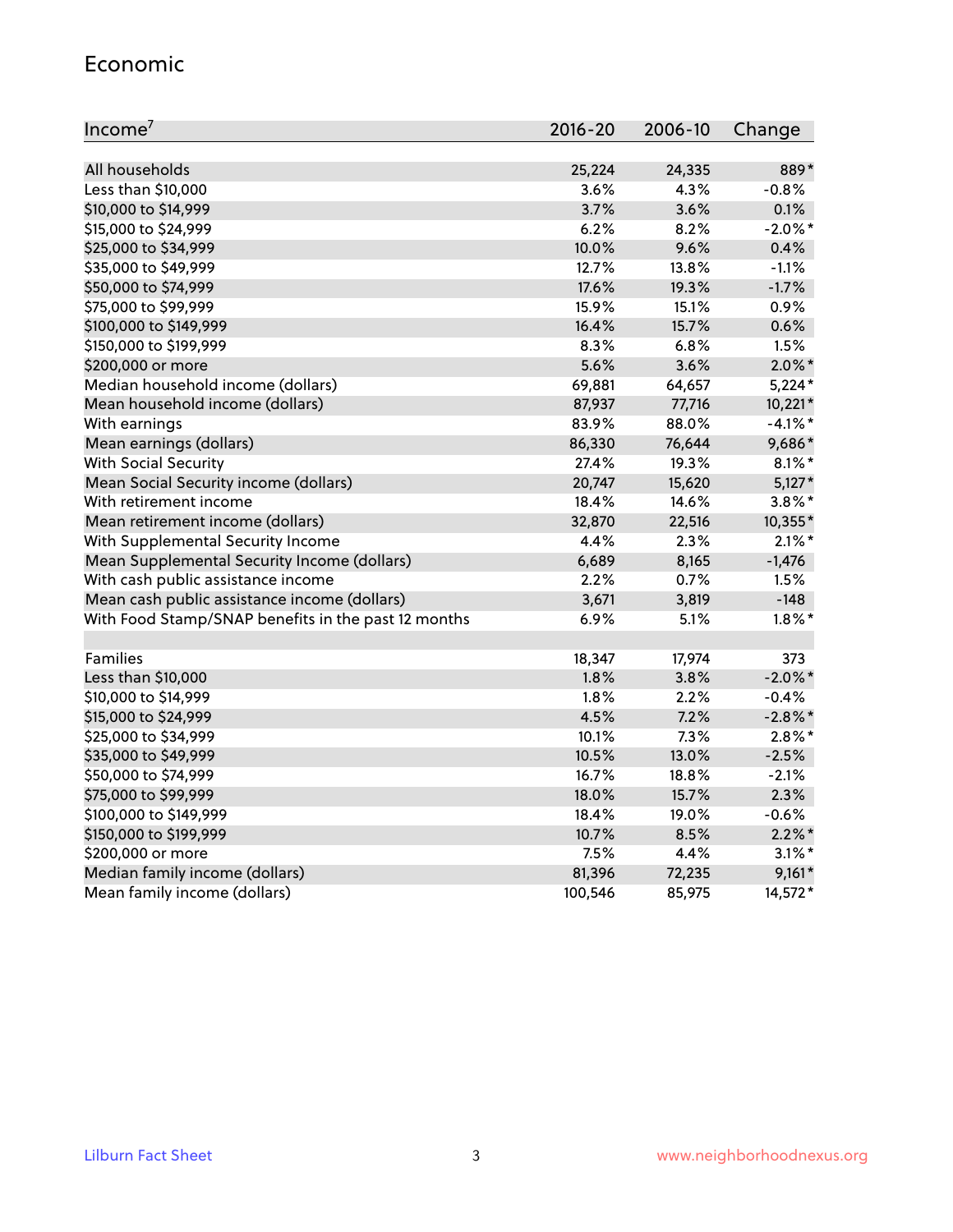#### Economic, continued...

| Income, continued <sup>8</sup>                                        | $2016 - 20$ | 2006-10 | Change    |
|-----------------------------------------------------------------------|-------------|---------|-----------|
|                                                                       |             |         |           |
| Nonfamily households                                                  | 6,877       | 6,361   | 516       |
| Median nonfamily income (dollars)                                     | 40,016      | 38,516  | 1,500     |
| Mean nonfamily income (dollars)                                       | 49,928      | 49,570  | 357       |
| Median earnings for workers (dollars)                                 | 34,026      | 32,299  | $1,727*$  |
| Median earnings for male full-time, year-round workers                | 43,942      | 44,782  | $-839$    |
| (dollars)                                                             |             |         |           |
| Median earnings for female full-time, year-round workers<br>(dollars) | 41,418      | 42,140  | $-722$    |
| Per capita income (dollars)                                           | 29,845      | 27,196  | $2,648*$  |
|                                                                       |             |         |           |
| Families and People Below Poverty Level <sup>9</sup>                  | 2016-20     | 2006-10 | Change    |
|                                                                       |             |         |           |
| <b>All families</b>                                                   | 8.7%        | 8.8%    | $-0.0%$   |
| With related children under 18 years                                  | 14.2%       | 13.4%   | 0.7%      |
| With related children under 5 years only                              | 5.7%        | 22.0%   | $-16.3%$  |
| Married couple families                                               | 6.8%        | 6.0%    | 0.8%      |
| With related children under 18 years                                  | 10.8%       | 9.1%    | 1.7%      |
| With related children under 5 years only                              | 2.4%        | 17.5%   | $-15.1%$  |
| Families with female householder, no husband present                  | 18.8%       | 21.7%   | $-2.8%$   |
| With related children under 18 years                                  | 29.1%       | 29.9%   | $-0.8%$   |
| With related children under 5 years only                              | 33.8%       | 50.1%   | $-16.3%$  |
| All people                                                            | 12.6%       | 11.8%   | 0.8%      |
| Under 18 years                                                        | 21.6%       | 17.8%   | 3.8%      |
| Related children under 18 years                                       | 21.5%       | 17.1%   | 4.4%      |
| Related children under 5 years                                        | 12.6%       | 23.6%   | $-11.0%$  |
| Related children 5 to 17 years                                        | 24.0%       | 14.7%   | 9.3%      |
| 18 years and over                                                     | 9.5%        | 9.7%    | $-0.3%$   |
| 18 to 64 years                                                        | 9.4%        | 10.0%   | $-0.6%$   |
| 65 years and over                                                     | 9.7%        | 7.8%    | 1.9%      |
| People in families                                                    | 11.4%       | 10.0%   | 1.4%      |
| Unrelated individuals 15 years and over                               | 20.7%       | 22.0%   | $-1.4%$   |
|                                                                       |             |         |           |
| Non-Hispanic white people                                             | 6.6%        | 7.0%    | $-0.5%$   |
| Black or African-American people                                      | 11.1%       | 9.9%    | 1.2%      |
| Asian people                                                          | 12.3%       | 5.2%    | $7.1\%$ * |
| Hispanic or Latino people                                             | 24.3%       | 31.4%   | $-7.1%$   |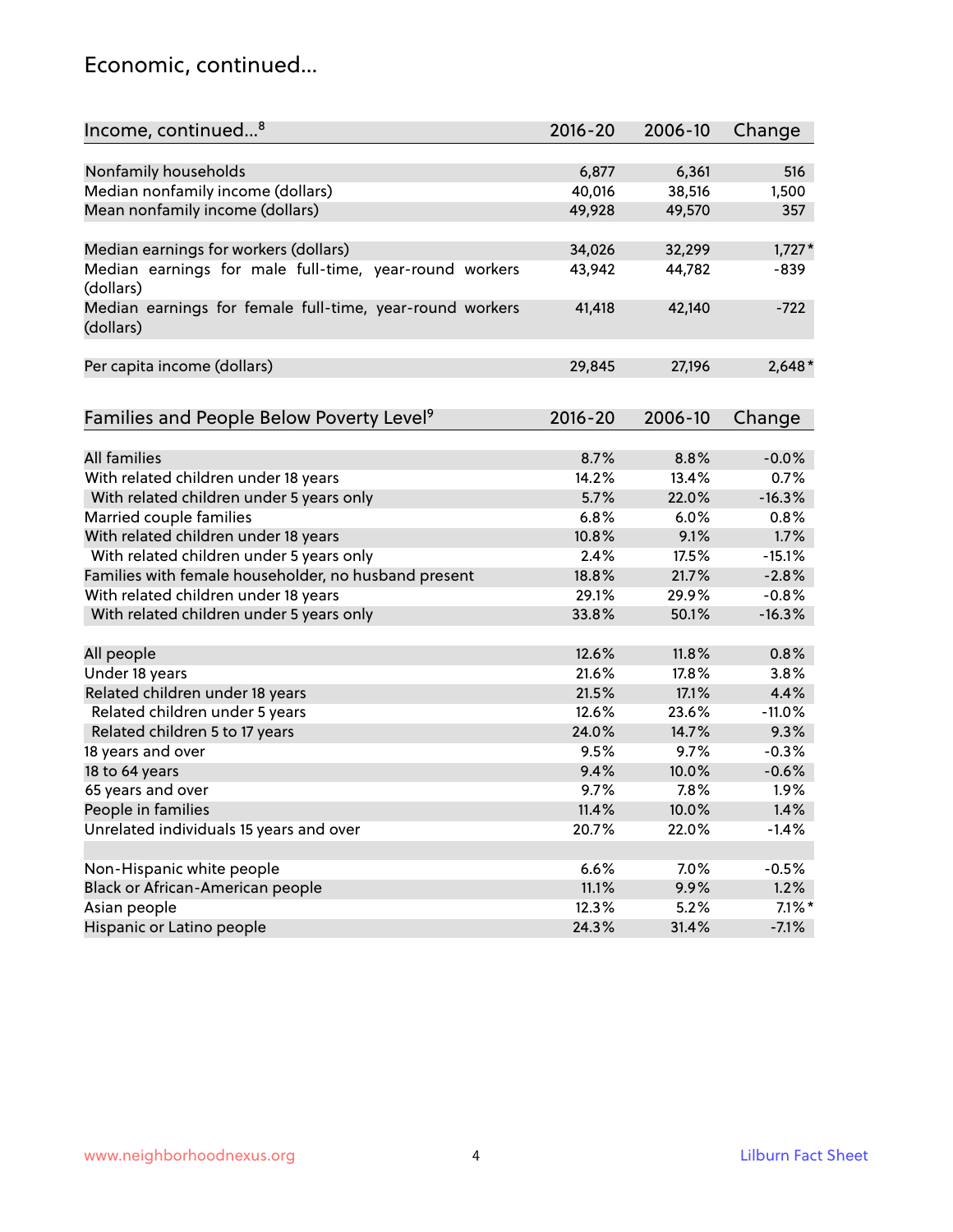## Employment

| Employment Status <sup>10</sup>                                        | $2016 - 20$ | 2006-10        | Change        |
|------------------------------------------------------------------------|-------------|----------------|---------------|
|                                                                        |             |                |               |
| Population 16 years and over                                           | 59,624      | 55,038         | 4,586*        |
| In labor force                                                         | 65.9%       | 71.4%          | $-5.4\%$ *    |
| Civilian labor force                                                   | 65.9%       | 71.3%          | $-5.4\%$ *    |
| Employed                                                               | 63.5%       | 64.9%          | $-1.5%$       |
| Unemployed                                                             | 2.4%        | 6.4%           | $-4.0%$       |
| <b>Armed Forces</b>                                                    | 0.0%        | 0.0%           | $0.0\%$       |
| Not in labor force                                                     | 34.1%       | 28.6%          | $5.4\%$ *     |
| Civilian labor force                                                   | 39,291      | 39,267         | 24            |
| <b>Unemployment Rate</b>                                               | 3.7%        | 9.0%           | $-5.3%$       |
|                                                                        |             |                |               |
| Females 16 years and over                                              | 29,888      | 27,541         | $2,347*$      |
| In labor force                                                         | 59.6%       | 63.8%          | $-4.2%$       |
| Civilian labor force                                                   | 59.6%       | 63.8%          | $-4.2%$       |
| Employed                                                               | 56.6%       | 57.4%          | $-0.8%$       |
| Own children of the householder under 6 years                          | 5,439       | 5,851          | $-412$        |
| All parents in family in labor force                                   | 62.8%       | 63.6%          | $-0.9%$       |
|                                                                        |             |                |               |
| Own children of the householder 6 to 17 years                          | 13,670      | 11,503         | $2,167*$      |
| All parents in family in labor force                                   | 62.9%       | 75.4%          | $-12.5%$ *    |
|                                                                        |             |                |               |
| Industry <sup>11</sup>                                                 | $2016 - 20$ | 2006-10        | Change        |
| Civilian employed population 16 years and over                         | 37,848      |                |               |
|                                                                        | 0.7%        | 35,742<br>0.2% | 2,106<br>0.5% |
| Agriculture, forestry, fishing and hunting, and mining<br>Construction | 10.0%       | 10.0%          | $-0.1%$       |
| Manufacturing                                                          | 6.8%        | 8.3%           | $-1.5%$       |
| Wholesale trade                                                        | 1.8%        | 3.5%           | $-1.7\%$ *    |
| Retail trade                                                           | 12.7%       | 15.0%          | $-2.3\%$ *    |
| Transportation and warehousing, and utilities                          | 5.3%        | 4.5%           | 0.8%          |
| Information                                                            | 2.7%        | 3.2%           | $-0.4%$       |
| Finance and insurance, and real estate and rental and leasing          | 7.5%        | 7.2%           | 0.4%          |
| Professional, scientific, and management, and administrative           | 11.0%       | 11.2%          | $-0.2%$       |
| and waste management services                                          |             |                |               |
| Educational services, and health care and social assistance            | 19.5%       | 18.5%          | 1.0%          |
| Arts, entertainment, and recreation, and accommodation and             | 9.8%        | 6.7%           | $3.1\%$ *     |
| food services                                                          |             |                |               |
| Other services, except public administration                           | 8.1%        | 7.8%           | 0.3%          |
| Public administration                                                  | 4.0%        | 4.0%           | $-0.0%$       |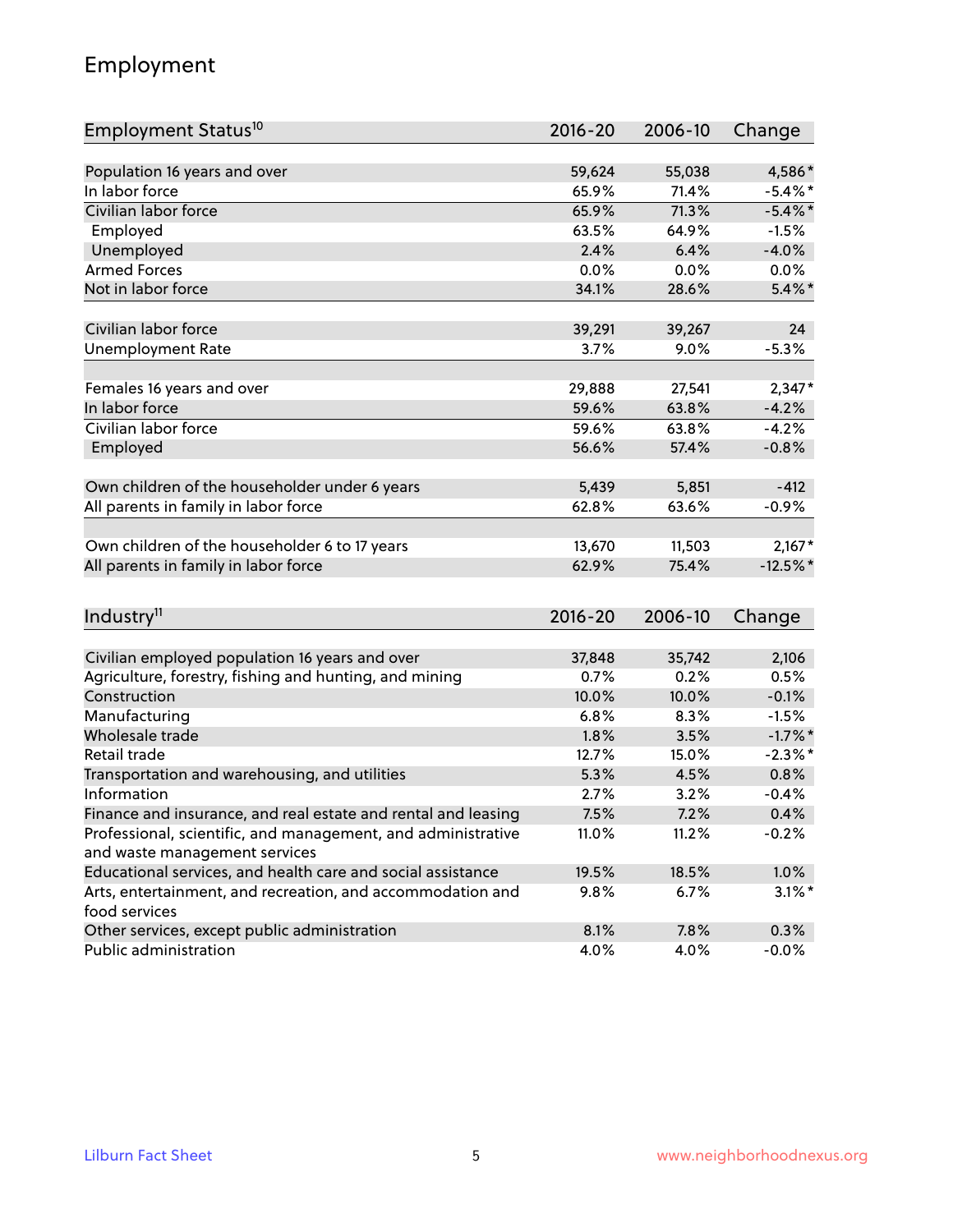# Employment, continued...

| Occupation <sup>12</sup>                                                                              | $2016 - 20$     | 2006-10         | Change        |
|-------------------------------------------------------------------------------------------------------|-----------------|-----------------|---------------|
|                                                                                                       |                 |                 |               |
| Civilian employed population 16 years and over<br>Management, business, science, and arts occupations | 37,848<br>39.7% | 35,742<br>39.0% | 2,106<br>0.7% |
|                                                                                                       | 14.7%           | 13.8%           | 0.8%          |
| Service occupations                                                                                   | 23.0%           | 27.2%           | $-4.2%$       |
| Sales and office occupations                                                                          |                 |                 |               |
| Natural<br>and<br>resources,<br>construction,<br>maintenance<br>occupations                           | 11.6%           | 10.3%           | 1.3%          |
| Production, transportation, and material moving occupations                                           | 11.0%           | 9.6%            | 1.4%          |
| Class of Worker <sup>13</sup>                                                                         | $2016 - 20$     | 2006-10         | Change        |
| Civilian employed population 16 years and over                                                        | 37,848          | 35,742          | 2,106         |
| Private wage and salary workers                                                                       | 81.4%           | 81.2%           | 0.2%          |
| Government workers                                                                                    | 11.8%           | 11.4%           | 0.3%          |
| Self-employed in own not incorporated business workers                                                | 6.7%            | 7.0%            | $-0.3%$       |
| Unpaid family workers                                                                                 | 0.1%            | 0.3%            | $-0.2%$       |
| Job Flows <sup>14</sup>                                                                               | 2019            | 2010            | Change        |
|                                                                                                       |                 |                 |               |
| Total Jobs in district                                                                                | 17,006          | 15,952          | 1,054         |
| Held by residents of district                                                                         | 11.8%           | 12.0%           | $-0.2%$       |
| Held by non-residents of district                                                                     | 88.2%           | 88.0%           | 0.2%          |
| Jobs by Industry Sector <sup>15</sup>                                                                 | 2019            | 2010            | Change        |
| Total Jobs in district                                                                                | 17,006          | 15,952          | 1,054         |
| Goods Producing sectors                                                                               | 12.5%           | 11.5%           | 1.0%          |
| Trade, Transportation, and Utilities sectors                                                          | 26.1%           | 25.6%           | 0.5%          |
| All Other Services sectors                                                                            | 61.4%           | 62.9%           | $-1.5%$       |
|                                                                                                       |                 |                 |               |
| Total Jobs in district held by district residents                                                     | 2,007           | 1,917           | 90            |
| <b>Goods Producing sectors</b>                                                                        | 12.6%           | 13.5%           | $-0.9%$       |
| Trade, Transportation, and Utilities sectors                                                          | 18.5%           | 19.5%           | $-1.0%$       |
| All Other Services sectors                                                                            | 68.9%           | 67.0%           | 1.9%          |
|                                                                                                       |                 |                 |               |
| Jobs by Earnings <sup>16</sup>                                                                        | 2019            | 2010            | Change        |
| Total Jobs in district                                                                                | 17,006          | 15,952          | 1,054         |
| Jobs with earnings \$1250/month or less                                                               | 29.0%           | 30.9%           | $-1.9%$       |
| Jobs with earnings \$1251/month to \$3333/month                                                       | 36.8%           | 41.9%           | $-5.1%$       |
| Jobs with earnings greater than \$3333/month                                                          | 34.3%           | 27.3%           | 7.0%          |
|                                                                                                       |                 |                 |               |
| Total Jobs in district held by district residents                                                     | 2,007           | 1,917           | 90            |
| Jobs with earnings \$1250/month or less                                                               | 35.7%           | 36.7%           | $-1.0%$       |
| Jobs with earnings \$1251/month to \$3333/month                                                       | 36.0%           | 41.0%           | $-5.0%$       |
| Jobs with earnings greater than \$3333/month                                                          | 28.3%           | 22.3%           | 6.0%          |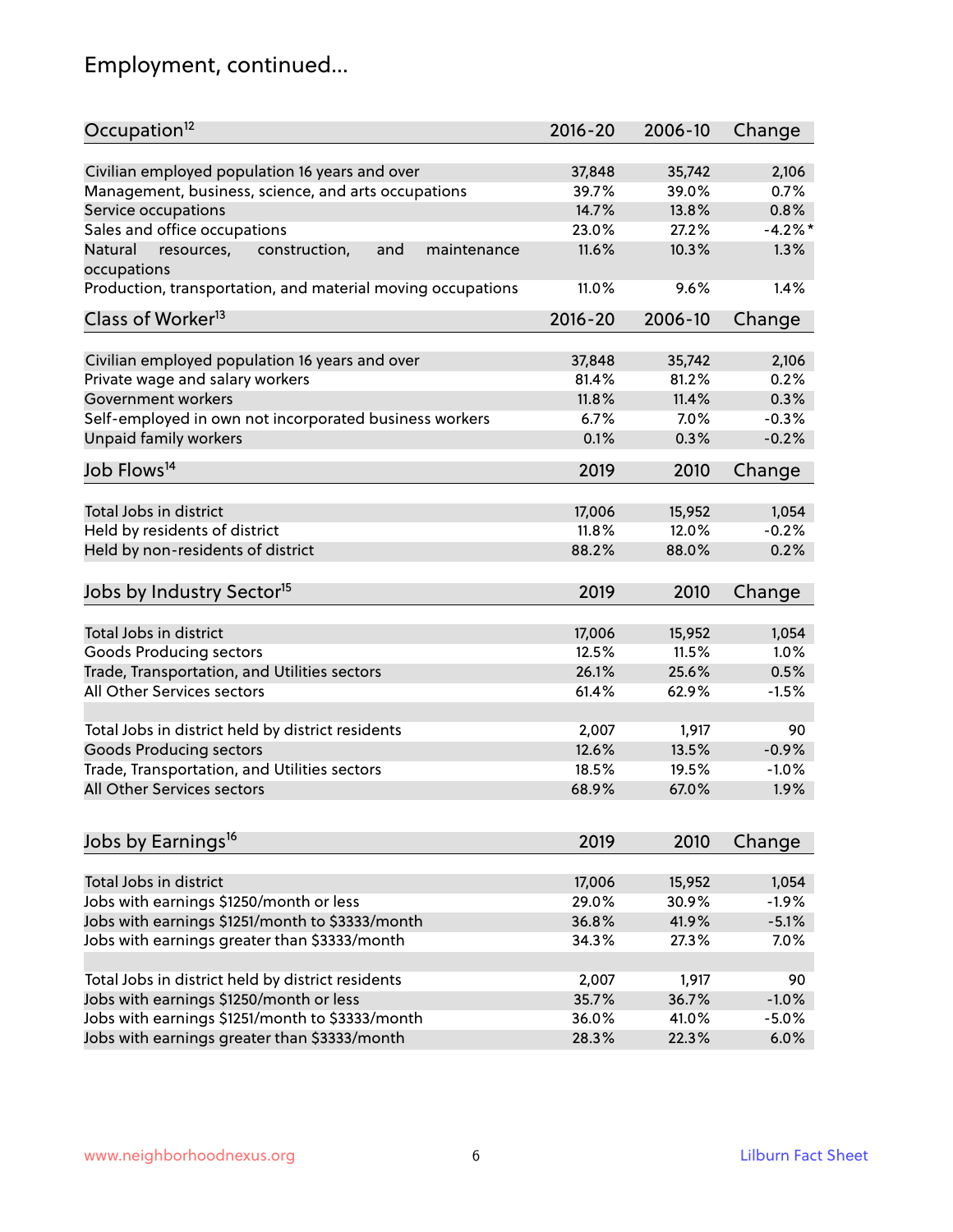# Employment, continued...

| 2010  | Change                                              |
|-------|-----------------------------------------------------|
|       |                                                     |
|       | 1,054                                               |
|       | $-0.0%$                                             |
|       | $-5.4%$                                             |
| 17.7% | 5.4%                                                |
|       |                                                     |
| 1.917 | 90                                                  |
|       | 4.3%                                                |
|       | $-5.6%$                                             |
|       | 1.3%                                                |
|       | 15,952<br>25.8%<br>56.5%<br>22.9%<br>51.7%<br>25.4% |

#### Education

| School Enrollment <sup>18</sup>                | $2016 - 20$ | 2006-10 | Change     |
|------------------------------------------------|-------------|---------|------------|
|                                                |             |         |            |
| Population 3 years and over enrolled in school | 21,894      | 18,825  | $3,069*$   |
| Nursery school, preschool                      | 5.2%        | 6.7%    | $-1.5%$    |
| Kindergarten                                   | 7.6%        | 5.3%    | $2.3\%$ *  |
| Elementary school (grades 1-8)                 | 44.1%       | 41.1%   | 3.0%       |
| High school (grades 9-12)                      | 22.0%       | 24.5%   | $-2.5%$    |
| College or graduate school                     | 21.2%       | 22.4%   | $-1.2%$    |
| Educational Attainment <sup>19</sup>           | $2016 - 20$ | 2006-10 | Change     |
|                                                |             |         |            |
| Population 25 years and over                   | 51,061      | 46,639  | $4,422*$   |
| Less than 9th grade                            | 9.8%        | 6.8%    | $3.0\%$ *  |
| 9th to 12th grade, no diploma                  | 5.8%        | 6.6%    | $-0.8%$    |
| High school graduate (includes equivalency)    | 21.6%       | 22.5%   | $-0.9%$    |
| Some college, no degree                        | 16.9%       | 18.8%   | $-1.9\%$ * |
| Associate's degree                             | 9.1%        | 8.4%    | 0.7%       |
| Bachelor's degree                              | 22.9%       | 24.8%   | $-1.8%$    |
| Graduate or professional degree                | 13.9%       | 12.1%   | $1.8\%$ *  |
|                                                |             |         |            |
| Percent high school graduate or higher         | 84.4%       | 86.6%   | $-2.1%$    |
| Percent bachelor's degree or higher            | 36.8%       | 36.8%   | $-0.0\%$   |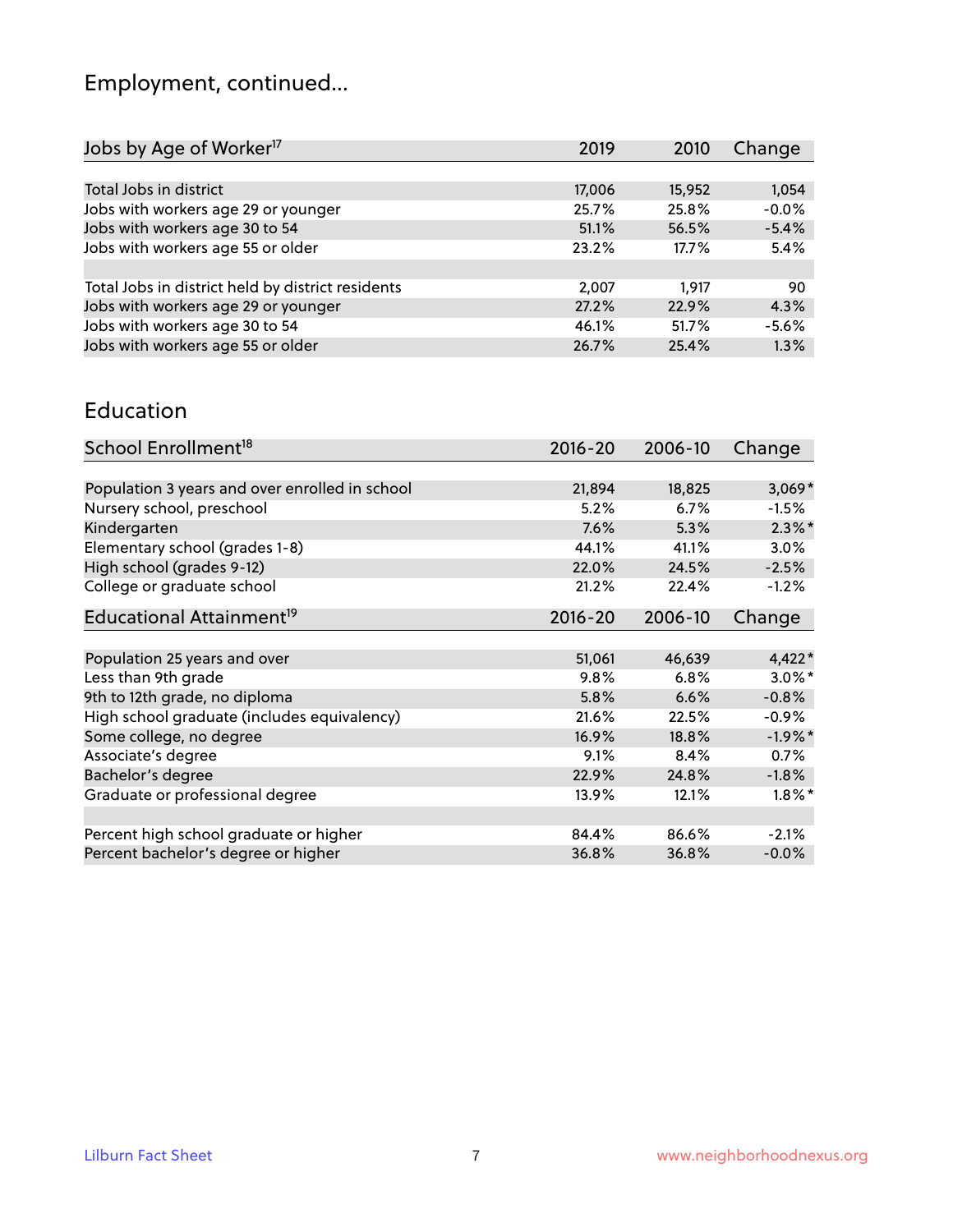## Housing

| Households by Type <sup>20</sup>                     | 2016-20      | 2006-10      | Change          |
|------------------------------------------------------|--------------|--------------|-----------------|
|                                                      |              |              |                 |
| <b>Total households</b>                              | 25,224       | 24,335       | 889*            |
| Family households (families)                         | 72.7%        | 73.9%        | $-1.1%$         |
| With own children under 18 years                     | 32.6%        | 36.5%        | $-3.9\%$ *      |
| Married-couple family                                | 55.9%        | 57.9%        | $-2.0%$         |
| With own children of the householder under 18 years  | 24.0%        | 27.1%        | $-3.2\%$ *      |
| Male householder, no wife present, family            | 6.1%         | 5.7%         | 0.4%            |
| With own children of the householder under 18 years  | 3.0%         | 2.8%         | 0.1%            |
| Female householder, no husband present, family       | 10.8%        | 10.3%        | 0.5%            |
| With own children of the householder under 18 years  | 5.7%         | 6.5%         | $-0.8%$         |
| Nonfamily households                                 | 27.3%        | 26.1%        | 1.1%            |
| Householder living alone                             | 23.5%        | 20.5%        | $2.9\%$ *       |
| 65 years and over                                    | 8.3%         | 5.0%         | $3.3\%$ *       |
|                                                      |              |              |                 |
| Households with one or more people under 18 years    | 37.2%        | 40.2%        | $-3.0\%$ *      |
| Households with one or more people 65 years and over | 28.3%        | 18.5%        | $9.9\%$ *       |
| Average household size                               | 3.05         | 2.92         | $0.13*$         |
| Average family size                                  | 3.66         | 3.37         | $0.29*$         |
|                                                      |              |              |                 |
| Housing Occupancy <sup>21</sup>                      | $2016 - 20$  | 2006-10      | Change          |
|                                                      | 26,300       | 26,451       | $-151$          |
| Total housing units                                  | 95.9%        | 92.0%        | $3.9\%$ *       |
| Occupied housing units                               |              |              |                 |
| Vacant housing units                                 | 4.1%         | 8.0%         | $-3.9\%$ *      |
| Homeowner vacancy rate                               | 0.4          | 2.6          | $-2.1$          |
| Rental vacancy rate                                  | 3.6          | 5.2          | $-1.6$          |
|                                                      |              |              |                 |
| Units in Structure <sup>22</sup>                     | $2016 - 20$  | 2006-10      | Change          |
| Total housing units                                  | 26,300       | 26,451       | $-151$          |
| 1-unit, detached                                     | 79.9%        | 77.7%        | $2.1\%$ *       |
|                                                      |              |              |                 |
| 1-unit, attached<br>2 units                          | 1.8%<br>2.2% | 2.8%<br>1.3% | $-1.0%$<br>0.8% |
| 3 or 4 units                                         |              |              |                 |
| 5 to 9 units                                         | 1.3%         | 0.5%         | 0.8%            |
|                                                      | 2.3%         | 2.2%         | 0.2%            |
| 10 to 19 units                                       | 5.3%         | 6.5%         | $-1.2%$         |
| 20 or more units                                     | 5.0%         | 5.8%         | $-0.8%$         |
| Mobile home                                          | 2.1%         | 3.1%         | $-1.0\%$        |
| Boat, RV, van, etc.                                  | 0.0%         | 0.0%         | $0.0\%$         |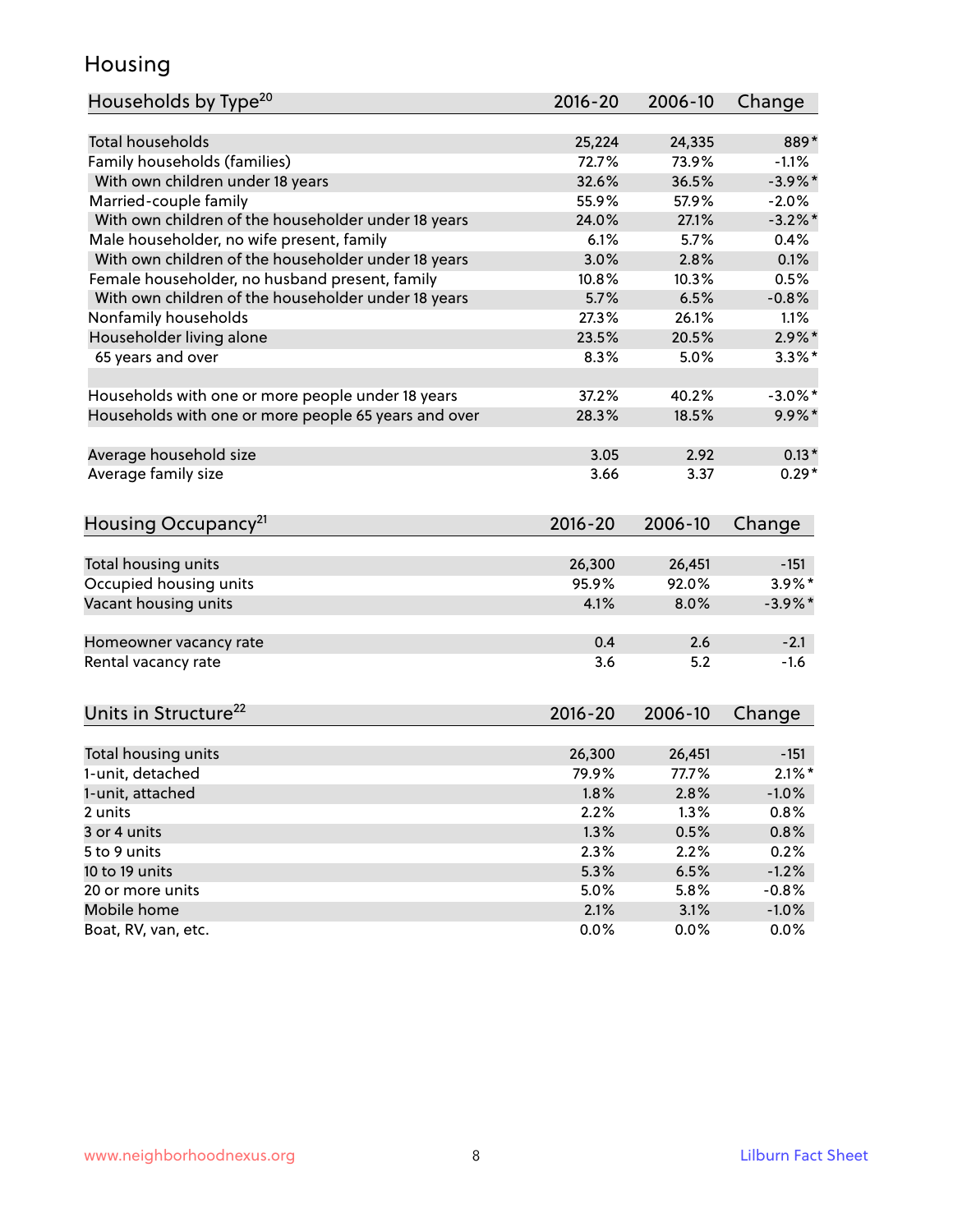## Housing, Continued...

| Year Structure Built <sup>23</sup>             | 2016-20     | 2006-10 | Change      |
|------------------------------------------------|-------------|---------|-------------|
| Total housing units                            | 26,300      | 26,451  | $-151$      |
| Built 2014 or later                            | 1.5%        | (X)     | (X)         |
| Built 2010 to 2013                             | 1.6%        | (X)     | (X)         |
| Built 2000 to 2009                             | 8.9%        | 12.7%   | $-3.7\%$ *  |
| Built 1990 to 1999                             | 20.9%       | 20.5%   | 0.4%        |
| Built 1980 to 1989                             | 29.4%       | 26.6%   | $2.9\%$ *   |
| Built 1970 to 1979                             | 28.7%       | 30.0%   | $-1.3%$     |
| Built 1960 to 1969                             | 7.5%        | 8.3%    | $-0.8%$     |
| Built 1950 to 1959                             | 0.7%        | 0.7%    | $-0.0%$     |
| Built 1940 to 1949                             | 0.7%        | 0.7%    | 0.0%        |
| Built 1939 or earlier                          | 0.1%        | 0.6%    | $-0.5%$     |
| Housing Tenure <sup>24</sup>                   | $2016 - 20$ | 2006-10 | Change      |
|                                                |             |         |             |
| Occupied housing units                         | 25,224      | 24,335  | 889*        |
| Owner-occupied                                 | 70.6%       | 74.7%   | $-4.1\%$ *  |
| Renter-occupied                                | 29.4%       | 25.3%   | $4.1\%$ *   |
| Average household size of owner-occupied unit  | 3.02        | 2.98    | 0.04        |
| Average household size of renter-occupied unit | 3.11        | 2.74    | $0.38*$     |
| Residence 1 Year Ago <sup>25</sup>             | $2016 - 20$ | 2006-10 | Change      |
|                                                |             |         |             |
| Population 1 year and over                     | 76,763      | 70,351  | $6,412*$    |
| Same house                                     | 90.6%       | 85.7%   | 4.9%*       |
| Different house in the U.S.                    | 8.7%        | 13.6%   | $-4.9\%$ *  |
| Same county                                    | 4.4%        | 7.5%    | $-3.1\%$ *  |
| Different county                               | 4.3%        | 6.1%    | $-1.8\%$ *  |
| Same state                                     | 2.8%        | 3.8%    | $-1.0%$     |
| Different state                                | 1.4%        | 2.3%    | $-0.9\%$ *  |
| Abroad                                         | 0.7%        | 0.7%    | $-0.0%$     |
| Value of Housing Unit <sup>26</sup>            | $2016 - 20$ | 2006-10 | Change      |
| Owner-occupied units                           | 17,818      | 18,176  | $-358$      |
| Less than \$50,000                             | 4.1%        | 3.2%    | 0.8%        |
| \$50,000 to \$99,999                           | 1.2%        | 2.6%    | $-1.4%$     |
| \$100,000 to \$149,999                         | 11.1%       | 16.3%   | $-5.2\%$ *  |
| \$150,000 to \$199,999                         | 24.0%       | 34.4%   | $-10.4\%$ * |
| \$200,000 to \$299,999                         | 38.2%       | 28.2%   | 10.0%*      |
| \$300,000 to \$499,999                         | 19.8%       | 13.6%   | $6.2\% *$   |
| \$500,000 to \$999,999                         | 1.6%        | 1.5%    | 0.0%        |
| \$1,000,000 or more                            | 0.0%        | 0.1%    | $-0.1%$     |
| Median (dollars)                               | 221,153     | 187,516 | 33,637*     |
| Mortgage Status <sup>27</sup>                  | $2016 - 20$ | 2006-10 | Change      |
| Owner-occupied units                           | 17,818      | 18,176  | $-358$      |
| Housing units with a mortgage                  | 64.3%       | 79.2%   | $-14.9%$ *  |
| Housing units without a mortgage               | 35.7%       | 20.8%   | 14.9%*      |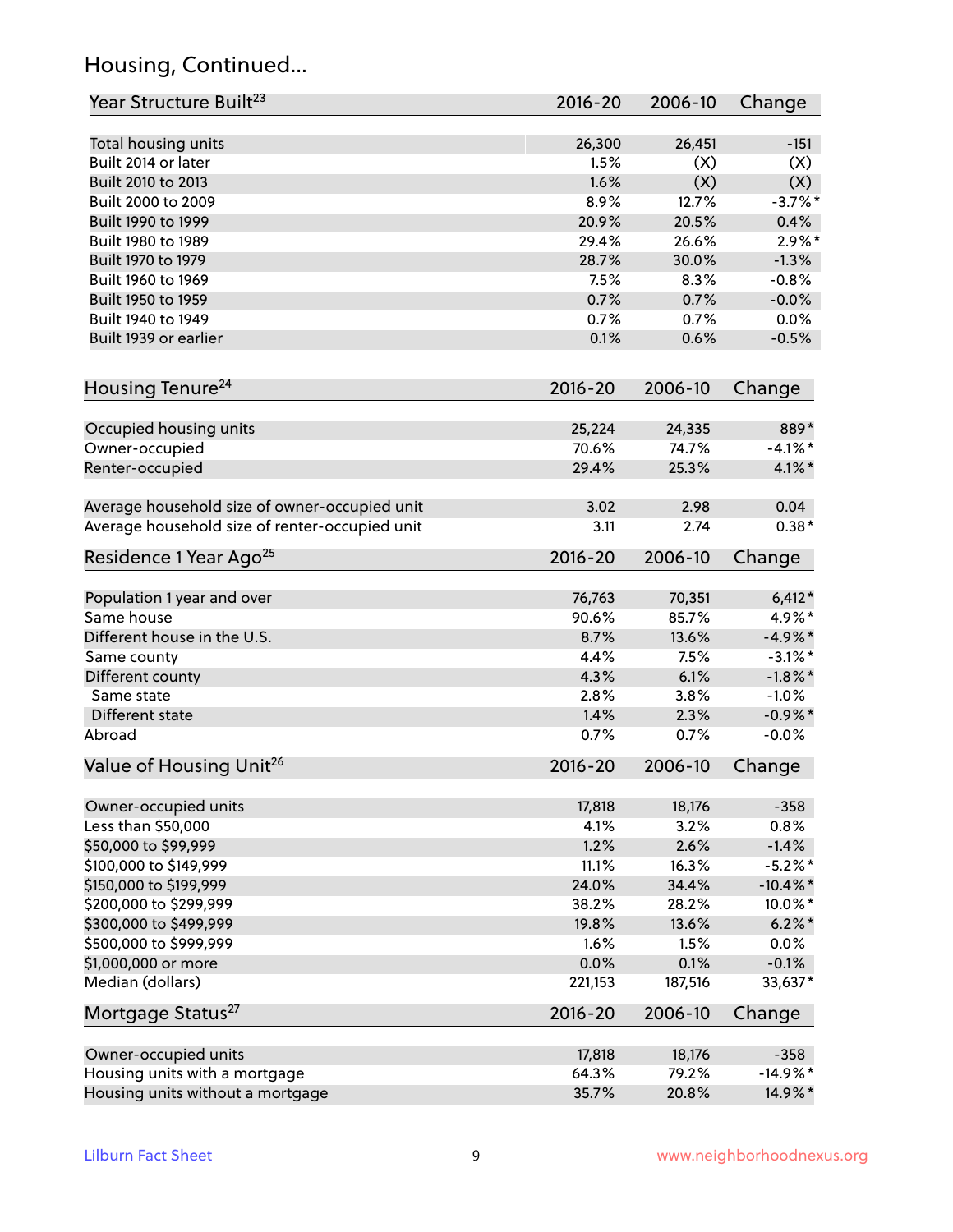## Housing, Continued...

| Selected Monthly Owner Costs <sup>28</sup>                                            | 2016-20     | 2006-10 | Change     |
|---------------------------------------------------------------------------------------|-------------|---------|------------|
| Housing units with a mortgage                                                         | 11,454      | 14,397  | $-2,943*$  |
| Less than \$300                                                                       | 0.2%        | 0.1%    | 0.1%       |
| \$300 to \$499                                                                        | 0.5%        | 0.3%    | 0.2%       |
| \$500 to \$999                                                                        | 14.0%       | 8.7%    | 5.3%       |
| \$1,000 to \$1,499                                                                    | 33.3%       | 35.3%   | $-2.0%$    |
| \$1,500 to \$1,999                                                                    | 29.0%       | 31.1%   | $-2.0%$    |
| \$2,000 to \$2,999                                                                    | 18.6%       | 20.8%   | $-2.2%$    |
| \$3,000 or more                                                                       | 4.4%        | 3.7%    | 0.7%       |
| Median (dollars)                                                                      | 1,535       | 1,591   | $-55*$     |
| Housing units without a mortgage                                                      | 6,364       | 3,779   | 2,585*     |
| Less than \$150                                                                       | 0.7%        | 0.8%    | $-0.2%$    |
| \$150 to \$249                                                                        | 4.6%        | 8.4%    | $-3.9%$    |
| \$250 to \$349                                                                        | 19.2%       | 24.9%   | $-5.7%$    |
| \$350 to \$499                                                                        | 30.0%       | 33.4%   | $-3.4%$    |
| \$500 to \$699                                                                        | 27.2%       | 25.3%   | 1.9%       |
| \$700 or more                                                                         | 18.3%       | 7.2%    | $11.1\%$ * |
| Median (dollars)                                                                      | 478         | 424     | $55*$      |
| Selected Monthly Owner Costs as a Percentage of<br>Household Income <sup>29</sup>     | $2016 - 20$ | 2006-10 | Change     |
| Housing units with a mortgage (excluding units where<br>SMOCAPI cannot be computed)   | 11,423      | 14,376  | $-2,953*$  |
| Less than 20.0 percent                                                                | 44.6%       | 34.0%   | 10.6%*     |
| 20.0 to 24.9 percent                                                                  | 14.9%       | 17.7%   | $-2.9\%$ * |
| 25.0 to 29.9 percent                                                                  | 10.5%       | 11.6%   | $-1.1%$    |
| 30.0 to 34.9 percent                                                                  | 7.5%        | 8.0%    | $-0.5%$    |
| 35.0 percent or more                                                                  | 22.5%       | 28.7%   | $-6.2\%$ * |
| Not computed                                                                          | 31          | 21      | 10         |
| Housing unit without a mortgage (excluding units where<br>SMOCAPI cannot be computed) | 6,254       | 3,734   | 2,520*     |
| Less than 10.0 percent                                                                | 60.4%       | 55.7%   | 4.7%       |
| 10.0 to 14.9 percent                                                                  | 13.4%       | 17.6%   | $-4.2%$    |
| 15.0 to 19.9 percent                                                                  | 9.3%        | 9.4%    | $-0.1%$    |
| 20.0 to 24.9 percent                                                                  | 4.4%        | 3.9%    | 0.5%       |
| 25.0 to 29.9 percent                                                                  | 1.8%        | 5.0%    | $-3.2%$    |
| 30.0 to 34.9 percent                                                                  | 5.3%        | 1.7%    | 3.6%       |
| 35.0 percent or more                                                                  | 5.3%        | 6.7%    | $-1.4%$    |
| Not computed                                                                          | 110         | 45      | 65         |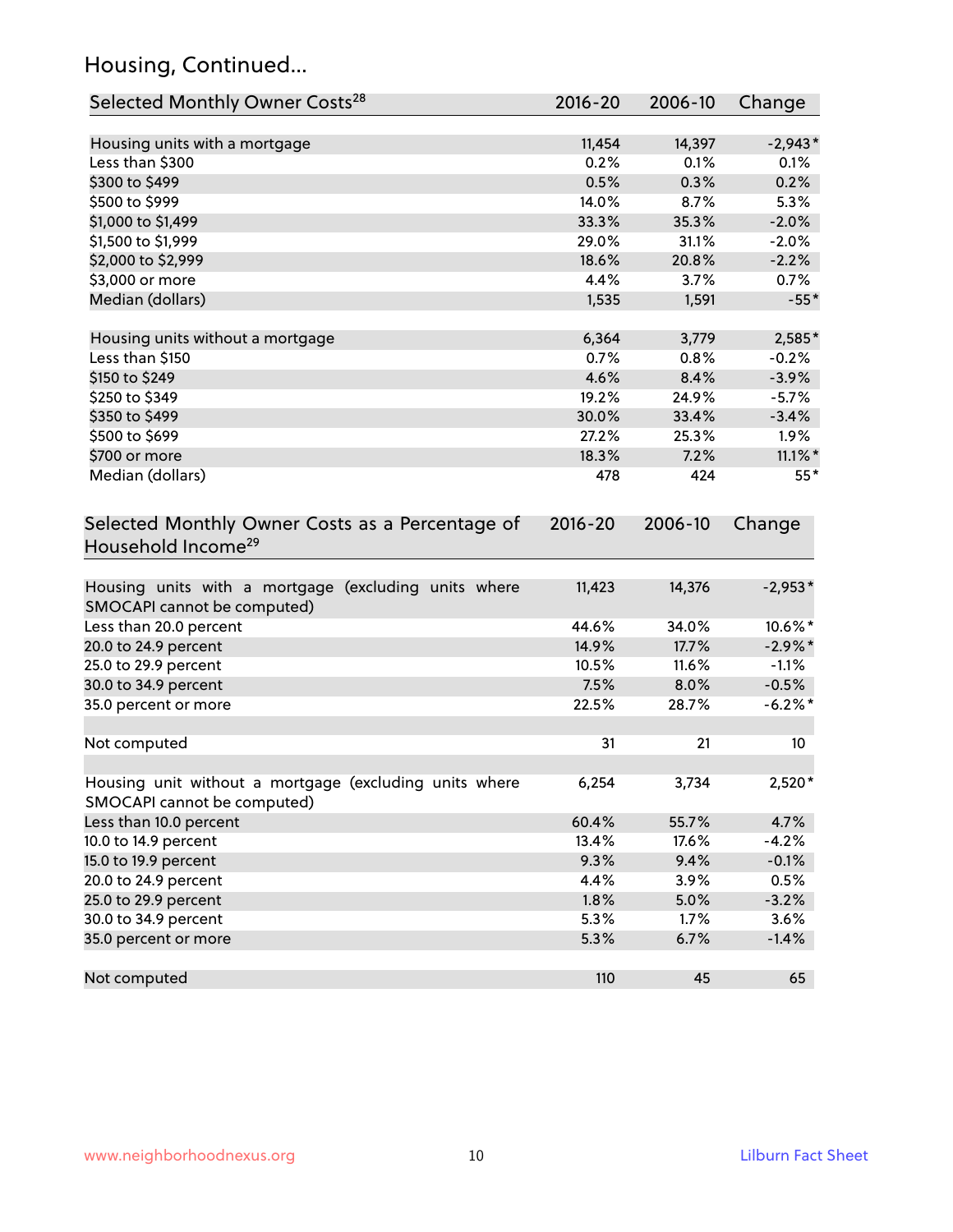## Housing, Continued...

| Gross Rent <sup>30</sup>                                                       | 2016-20     | 2006-10 | Change     |
|--------------------------------------------------------------------------------|-------------|---------|------------|
|                                                                                |             |         |            |
| Occupied units paying rent                                                     | 7,114       | 5,931   | $1,183*$   |
| Less than \$200                                                                | 0.0%        | 0.7%    | $-0.7%$    |
| \$200 to \$499                                                                 | 2.1%        | 4.9%    | $-2.7%$    |
| \$500 to \$749                                                                 | 1.4%        | 20.7%   | $-19.3%$   |
| \$750 to \$999                                                                 | 16.5%       | 38.1%   | $-21.7%$   |
| \$1,000 to \$1,499                                                             | 54.5%       | 25.6%   | 28.9%*     |
| \$1,500 to \$1,999                                                             | 23.5%       | 9.6%    | 13.9%*     |
| \$2,000 or more                                                                | 2.0%        | 0.5%    | 1.6%       |
| Median (dollars)                                                               | 1,271       | 1,046   | $225*$     |
| No rent paid                                                                   | 292         | 228     | 64         |
| Gross Rent as a Percentage of Household Income <sup>31</sup>                   | $2016 - 20$ | 2006-10 | Change     |
| Occupied units paying rent (excluding units where GRAPI<br>cannot be computed) | 6,892       | 5,868   | 1,024      |
| Less than 15.0 percent                                                         | 8.6%        | 7.7%    | 0.9%       |
| 15.0 to 19.9 percent                                                           | 14.7%       | 11.8%   | 2.9%       |
| 20.0 to 24.9 percent                                                           | 8.2%        | 13.5%   | $-5.2%$    |
| 25.0 to 29.9 percent                                                           | 13.4%       | 10.5%   | 2.9%       |
| 30.0 to 34.9 percent                                                           | 8.0%        | 14.3%   | $-6.3%$    |
| 35.0 percent or more                                                           | 47.1%       | 42.3%   | 4.8%       |
|                                                                                |             |         |            |
| Not computed                                                                   | 514         | 291     | 223        |
| Transportation                                                                 |             |         |            |
| Commuting to Work <sup>32</sup>                                                | 2016-20     | 2006-10 | Change     |
| Workers 16 years and over                                                      | 35,880      | 34,909  | 971        |
| Car, truck, or van - drove alone                                               | 77.6%       | 75.5%   | $2.1\%$ *  |
| Car, truck, or van - carpooled                                                 | 12.2%       | 15.0%   | $-2.9\%$ * |
| Public transportation (excluding taxicab)                                      | 0.8%        | 1.0%    | $-0.2%$    |
| Walked                                                                         | 1.5%        | 1.0%    | 0.5%       |
| Other means                                                                    | 1.0%        | 2.5%    | $-1.5%$    |
| Worked at home                                                                 | 7.0%        | 5.0%    | $1.9\%$ *  |
| Mean travel time to work (minutes)                                             | 33.2        | 31.2    | $2.0*$     |
| Vehicles Available <sup>33</sup>                                               | 2016-20     | 2006-10 | Change     |
| Occupied housing units                                                         | 25,224      | 24,335  | 889*       |
| No vehicles available                                                          | 2.8%        | 3.1%    | $-0.4%$    |
| 1 vehicle available                                                            | 28.0%       | 27.8%   | 0.3%       |
| 2 vehicles available                                                           | 41.3%       | 40.7%   | 0.6%       |
| 3 or more vehicles available                                                   | 27.8%       | 28.3%   | $-0.5%$    |
|                                                                                |             |         |            |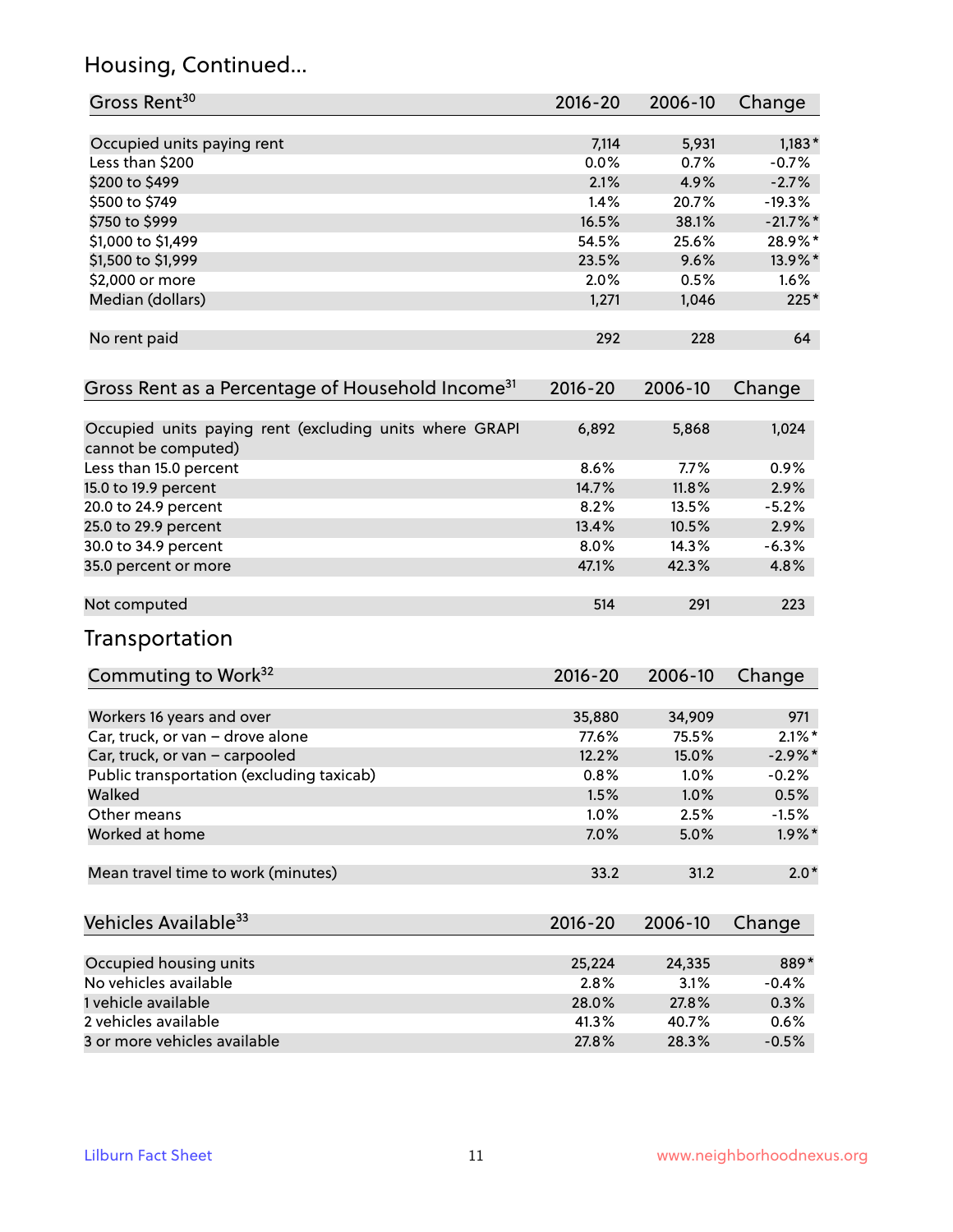#### Health

| Health Insurance coverage <sup>34</sup> | 2016-20 |
|-----------------------------------------|---------|
|-----------------------------------------|---------|

| Civilian Noninstitutionalized Population                | 77,050 |
|---------------------------------------------------------|--------|
| With health insurance coverage                          | 82.9%  |
| With private health insurance coverage                  | 62.0%  |
| With public health coverage                             | 29.5%  |
| No health insurance coverage                            | 17.1%  |
| Civilian Noninstitutionalized Population Under 19 years | 21,012 |
| No health insurance coverage                            | 10.1%  |
| Civilian Noninstitutionalized Population 19 to 64 years | 45,572 |
| In labor force:                                         | 36,117 |
| Employed:                                               | 34,763 |
| With health insurance coverage                          | 77.7%  |
| With private health insurance coverage                  | 74.9%  |
| With public coverage                                    | 4.0%   |
| No health insurance coverage                            | 22.3%  |
| Unemployed:                                             | 1,354  |
| With health insurance coverage                          | 71.7%  |
| With private health insurance coverage                  | 60.0%  |
| With public coverage                                    | 11.7%  |
| No health insurance coverage                            | 28.3%  |
| Not in labor force:                                     | 9,455  |
| With health insurance coverage                          | 71.1%  |
| With private health insurance coverage                  | 51.3%  |
| With public coverage                                    | 24.3%  |
| No health insurance coverage                            | 28.9%  |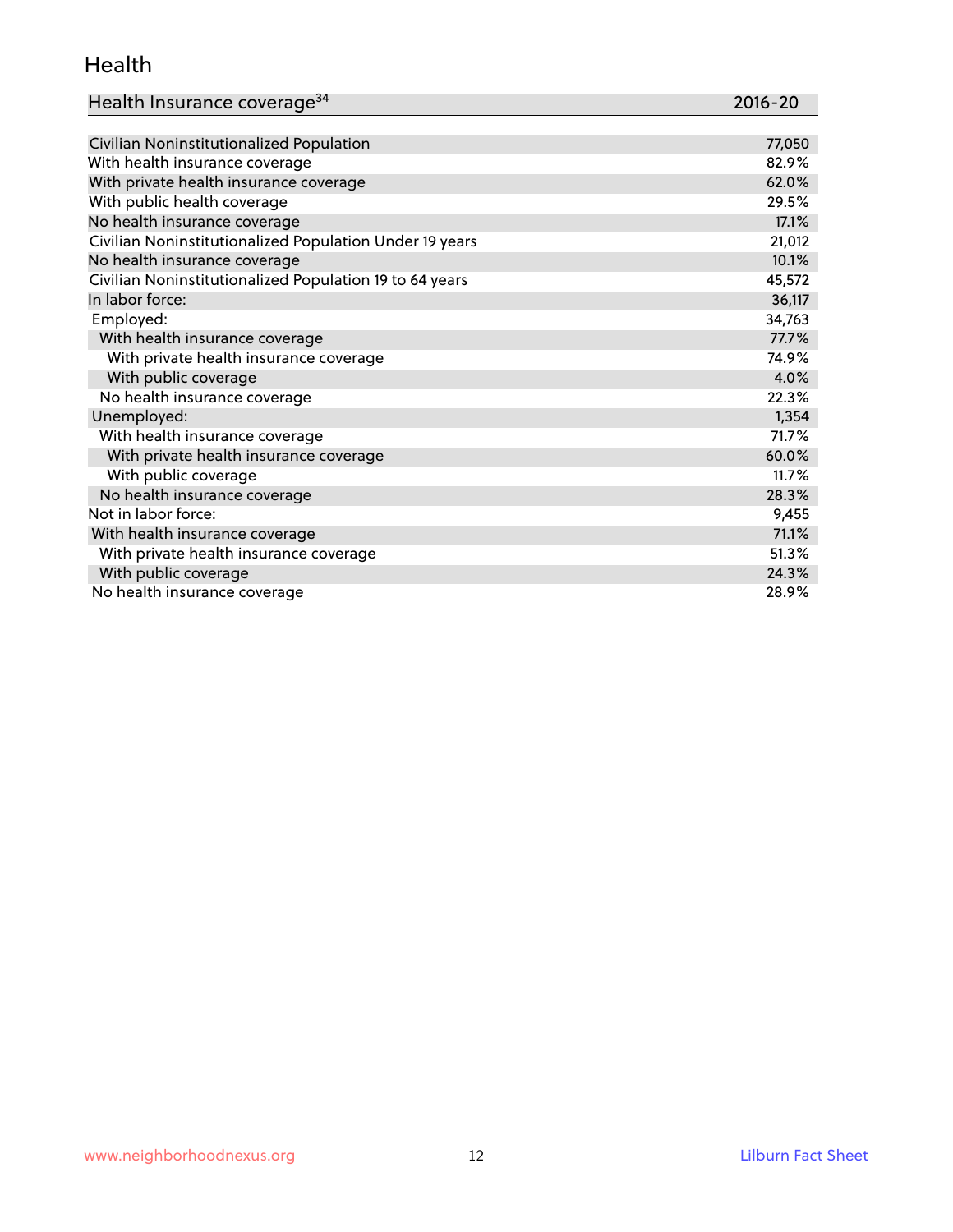#### Employment Forecasts

| Forecast Employment by Sector <sup>35</sup>      | 2030     | 2020     | Change   |
|--------------------------------------------------|----------|----------|----------|
|                                                  |          |          |          |
| <b>All Sectors</b>                               | 24,820   | 22,361   | 11.0%    |
| Goods Producing                                  | 3,917    | 3,048    | 28.5%    |
| Agriculture, forestry, fishing and hunting       | 8        | 8        | 0.0%     |
| Mining                                           | $\Omega$ | $\Omega$ | 0.0%     |
| Construction                                     | 2,880    | 1,924    | 49.7%    |
| Manufacturing                                    | 1,029    | 1,116    | $-7.8%$  |
| Service Providing                                | 5,395    | 5,150    | 4.8%     |
| Wholesale trade                                  | 950      | 701      | 35.5%    |
| Retail trade                                     | 4,100    | 4,165    | $-1.6%$  |
| Transportation and warehousing                   | 340      | 278      | 22.3%    |
| <b>Utilities</b>                                 | 5        | 6        | $-16.7%$ |
| Information                                      | 288      | 333      | $-13.5%$ |
| <b>Financial activities</b>                      | 1,095    | 1,179    | $-7.1%$  |
| Finance and insurance                            | 681      | 755      | $-9.8%$  |
| Real estate and rental and leasing               | 414      | 424      | $-2.4%$  |
| Professional and business services               | 1,760    | 1,612    | 9.2%     |
| Professional, scientific, and technical services | 1,662    | 1,512    | 9.9%     |
| Management of companies and enterprises          | 98       | 100      | $-2.0%$  |
| <b>Education and health services</b>             | 6,126    | 5,311    | 15.3%    |
| <b>Education services</b>                        | 3,150    | 2,846    | 10.7%    |
| Health care and social assistance                | 2,976    | 2,465    | 20.7%    |
| Leisure and hospitality                          | 2,197    | 2,239    | $-1.9%$  |
| Arts, entertainment, and recreation              | 156      | 201      | $-22.4%$ |
| Accommodation and food services                  | 2,041    | 2,038    | 0.1%     |
| Other services, except public administration     | 1,173    | 1,108    | 5.9%     |
| Public administration                            | 463      | 375      | 23.5%    |
| <b>Population Forecasts</b>                      |          |          |          |

## Population Forecasts<sup>36</sup> 2030 2020 Change Total Population 109,208 93,089 17.3%<br>
Total Households 109,208 93,089 17.3% Total Households